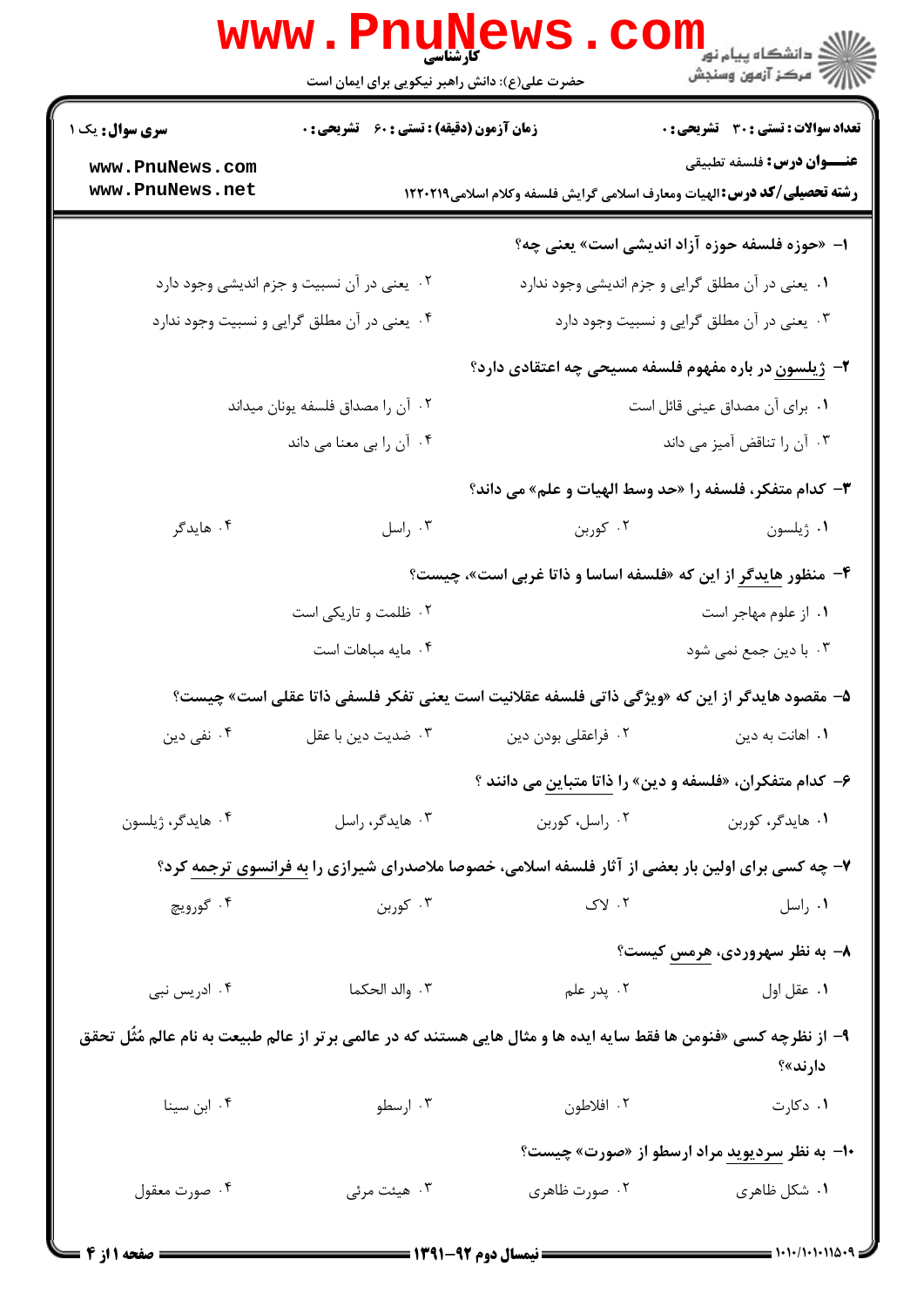| <b>سری سوال : ۱ یک</b>                                                                    | زمان آزمون (دقیقه) : تستی : 60 ٪ تشریحی : 0                                               |                                                                                                       | <b>تعداد سوالات : تستی : 30 ٪ تشریحی : 0</b>                                                                  |  |
|-------------------------------------------------------------------------------------------|-------------------------------------------------------------------------------------------|-------------------------------------------------------------------------------------------------------|---------------------------------------------------------------------------------------------------------------|--|
| www.PnuNews.com<br>www.PnuNews.net                                                        |                                                                                           |                                                                                                       | عنـــوان درس: فلسفه تطبيقي<br><b>رشته تحصیلی/کد درس:</b> الهیات ومعارف اسلامی گرایش فلسفه وکلام اسلامی۱۲۲۰۲۱۹ |  |
|                                                                                           |                                                                                           | ۱۱− بنیانگذار مکتب نوافلاطونیان کیست و نام کتاب مشهورش چیست؟                                          |                                                                                                               |  |
| ۰۴ هراكليتوس، اپسيلن                                                                      | ۰۳ افلوطین، پارمنیدس                                                                      | ٠٢ افلوطين، اثولوجيا                                                                                  | ٠١ ارسطو، مابعدالطبيعه                                                                                        |  |
|                                                                                           |                                                                                           | ۱۲–  کدام گزینه مطابق نظر ِ آگوستین درباره «اقانیم سه گانه» است؟                                      |                                                                                                               |  |
|                                                                                           | ۰۲ هر اقنوم یک هستی است                                                                   | ۰۱ اقانیم در طول یکدیگرند                                                                             |                                                                                                               |  |
|                                                                                           | ۰۴ هر اقنوم یک شیئ است                                                                    | ۰۳ اقانیم در عرض هم هستند                                                                             |                                                                                                               |  |
|                                                                                           |                                                                                           | ۱۳- دیدگاه متفکران قرون وسطا درباره علم انسانی و ایده ها ،به ترتیب چه بود؟                            |                                                                                                               |  |
| ۰۲ منشأ الهي دارد، در علم الهي وجود دارند                                                 |                                                                                           |                                                                                                       | ٠١. منشأ الهي ندارد، در علم الهي وجود دارند                                                                   |  |
| ۰۳ منشأ الهي ندارد، در علم انسان وجود دارند<br>۰۴ منشأ الهي دارد، در علم انسان وجود دارند |                                                                                           |                                                                                                       |                                                                                                               |  |
|                                                                                           |                                                                                           | 1۴–  این نظریه دکارت که« شرایط ادراک شیئ را همان وجود یافتن شیئ تلقی می کند» با کدام گزینه مطابق است؟ |                                                                                                               |  |
|                                                                                           | ۰۲ فنومنولوژی                                                                             | ۰۱ دورانی بودن سیر دیالکتیکی                                                                          |                                                                                                               |  |
|                                                                                           | ۰۴ فلسفه استعلائی کانت                                                                    |                                                                                                       | ۰۳ دوگانه گی فهم و حس                                                                                         |  |
|                                                                                           |                                                                                           | ۱۵- از نظر عرفای اسلامی «وجود به شرط لا» چگونه وجودیست و کدام مقام است؟                               |                                                                                                               |  |
|                                                                                           | ٠٢ وراي وجود، مقام عما يا احديت<br>٠١ عين وجود، مقام احديت                                |                                                                                                       |                                                                                                               |  |
| ۰۴ ورای وجود، مقام واحدیت                                                                 |                                                                                           | ٠٣ عين وجود، مقام عما يا احديت                                                                        |                                                                                                               |  |
|                                                                                           |                                                                                           |                                                                                                       | ۱۶– کدام سخن هگل، <u>دکارتی</u> است؟                                                                          |  |
|                                                                                           | ۰۱ روح مطلق در انسان به مرحله خودآگاهی می رسد<br>۰۲ روح مطلق در اعیان به مرحله فنا می رسد |                                                                                                       |                                                                                                               |  |
|                                                                                           | ۰۴ روح در سوژه به مرحله خودآگاهی می رسد                                                   | ۰۳ روح مطلق در انسان به مرحله فنا می رسد                                                              |                                                                                                               |  |
|                                                                                           |                                                                                           | ۱۷- دورانی که در آن ذهن و عین ، (سوژه و ابژه) یکی می شود از نظر هگل چه نام دارد؟                      |                                                                                                               |  |
| ۰۴ سازگاری                                                                                | ۰۳ مدرن                                                                                   | ۰۲ پست مدرن                                                                                           | ۰۱ متامدرن                                                                                                    |  |
|                                                                                           |                                                                                           | ۱۸- مسئله «ظهور یونانی وجود»، برای فیلسوفان مسیحی و مسلمان چگونه بود؟                                 |                                                                                                               |  |
| ۰۴ مورد تاييد بود                                                                         | ۰۳ مطرح نبود                                                                              | ۰۲ مورد سؤال بود                                                                                      | ۰۱ مورد انکار بود                                                                                             |  |
|                                                                                           |                                                                                           | ۱۹- سهرودی به جای واژه وجود از چه واژه ای استفاده کرده است؟                                           |                                                                                                               |  |
| ۰۴ هستی                                                                                   | ۰۳ نور                                                                                    | ۰۲ ثبوت                                                                                               | ۰۱ عین                                                                                                        |  |

**= نیمسال دوم ۹۲-۱۳۹۱ <del>-</del>** 

 $= 1.11/(1.1110.49)$ 

صفحه 2 از 4 =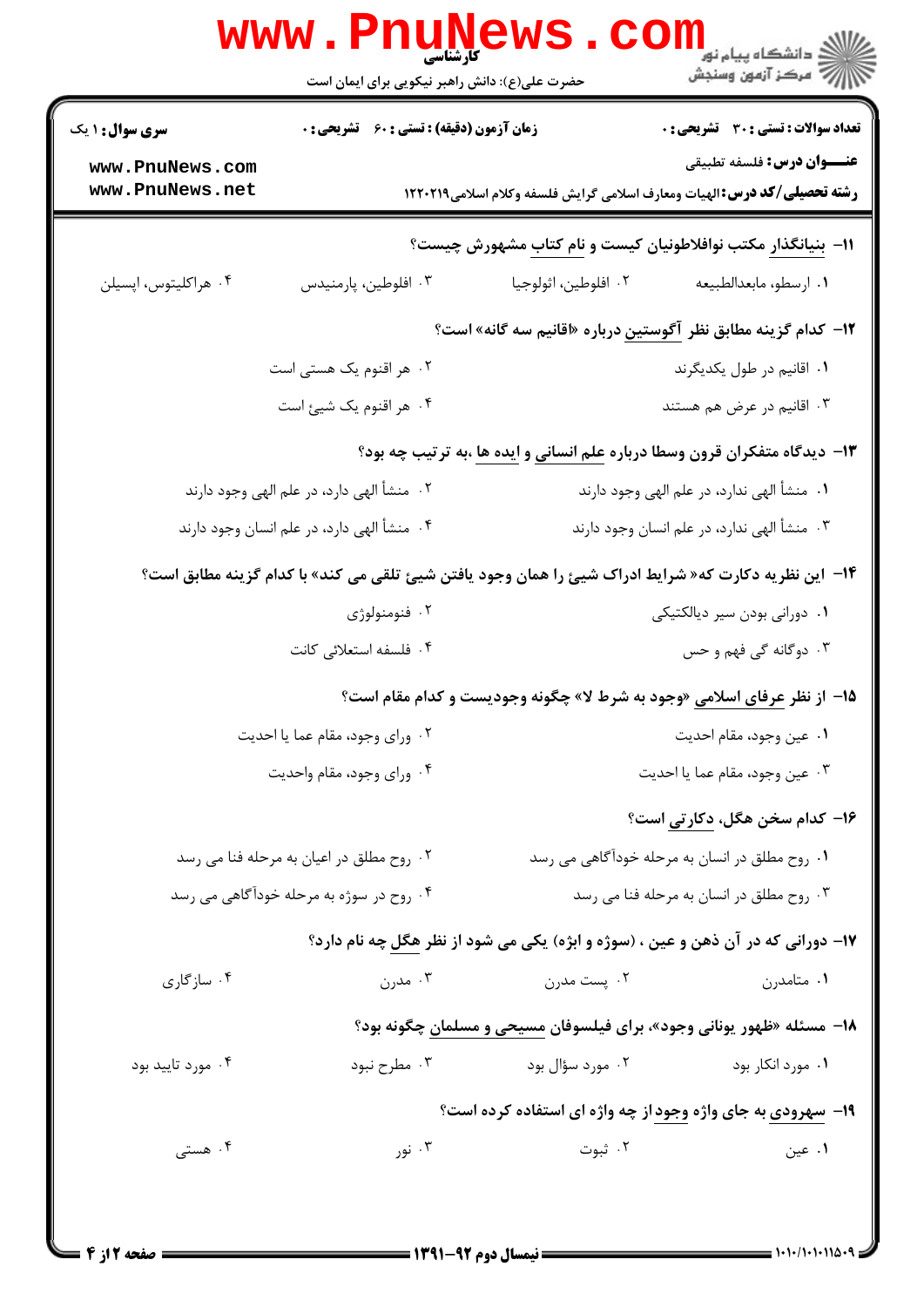| تعداد سوالات : تستي : 30 - تشريحي : 0                                                                                | زمان آزمون (دقیقه) : تستی : 60 گشریحی : 0 |                                    | <b>سری سوال : ۱ یک</b>                                                                                                |
|----------------------------------------------------------------------------------------------------------------------|-------------------------------------------|------------------------------------|-----------------------------------------------------------------------------------------------------------------------|
| <b>عنـــوان درس:</b> فلسفه تطبيقي<br><b>رشته تحصیلی/کد درس:</b> الهیات ومعارف اسلامی گرایش فلسفه وکلام اسلامی1۲۲۰۲۱۹ |                                           | www.PnuNews.com<br>www.PnuNews.net |                                                                                                                       |
| <b>-۲-</b> در اندیشه ارسطو، «حقیقت و خطا» به ترتیب با چه چیزهایی برابر می شوند؟                                      |                                           |                                    |                                                                                                                       |
| ٠١. صواب، انحراف                                                                                                     | ۰۲ وجود، عدم                              | ۰۳ واقعیت، سراب                    | ۰۴ نور، ظلمت                                                                                                          |
| <b>۲۱</b> - در قرون وسطا واژه های «سوبژکتیو و ابژکتیو» به ترتیب به چه <u>معنایی</u> بودند؟                           |                                           |                                    |                                                                                                                       |
| ۰۱ ذهنی، عینی                                                                                                        | ۰۲ متعلق ذهني، انسان                      | ۰۳ انسان، عینی                     | ۰۴ عینی، متعلق ذهنی                                                                                                   |
| <b>۲۲- وجود از نظر <u>کانت</u> چگونه است</b> ؟                                                                       |                                           |                                    |                                                                                                                       |
| ۰۱ دارای معناست                                                                                                      | ۰۲ همه چیز است                            | ۰۳ حقیقتی ندارد                    | ۰۴ غیر از «است» است                                                                                                   |
| <b>۲۳</b> - نظر <u>ارسطو</u> درباره «هنر» چیست؟                                                                      |                                           |                                    |                                                                                                                       |
| ٠١. تكامل فوزيس است                                                                                                  | ۰۲ ضد فوزیس است                           | ۰۳ جزئی از فوزیس است               | ۰۴ تقلید از فوزیس است                                                                                                 |
| <b>۲۴</b> - نظر هایدگر در انتخاب «نام متافیزیک» برای فلسفه ارسطو چیست؟                                               |                                           |                                    |                                                                                                                       |
| ٠١ اغراق آميز است                                                                                                    | ۰۲ مضحک است                               | ۰۳ تصادفی نیست                     | ۰۴ بی ارتباط است                                                                                                      |
| ۲۵– بعد از دکارت <u>کدام فیلسوف</u> معتقد بود که« از نردبان طبیعت طبیعت ساخته باید به طبیعت طبیعت ساز رسید»؟         |                                           |                                    |                                                                                                                       |
| ۰۱ ژیلسون                                                                                                            | ۰۲ اسپینوزا                               | ۰۳ شلایر ماخر                      | ۰۴ ژان وال                                                                                                            |
| کدام دوره است؟                                                                                                       |                                           |                                    | <b>۲۶</b> - بحث مستقل و مفصل در باب معرفت به صورتی که در اپیستمولوژی مطرح است و در مقابل انتولوژی قرار گرفته مربوط به |
| ٠١ دوره ميانه                                                                                                        | ۰۲ دوره یونان باستان                      | ۰۳ دوره جدید غرب                   | ۰۴ دوره شرق معاصر                                                                                                     |
| ۲۷– افلوطین، قائل به وحدت میان وجود و معرفت در کدام مرتبه است؟                                                       |                                           |                                    |                                                                                                                       |
| ۰۱ عین                                                                                                               | ۰۲ نوس                                    | ۰۳ عما                             | ۰۴ احدیت                                                                                                              |
| <b>۳۸</b> - نسبت کانت با نظریه مکانیکی علمِ چیست؟                                                                    |                                           |                                    |                                                                                                                       |
| ۰۱ هیچ نسبتی با هم ندارند                                                                                            |                                           | ۲. نقاد آن معرفی می شود            |                                                                                                                       |
| ۰۳ مؤسس آن معرفی می شود                                                                                              |                                           | ۰۴ مدافع آن معرفی می شود           |                                                                                                                       |
| ۲۹- در فلسفه جدید نخستین بار کدام فیلسوف بحث مقولات ذهنی و نقش آن را در معرفت عینی آغاز کرد؟                         |                                           |                                    |                                                                                                                       |
| ۰۱ ژیلسون                                                                                                            | ۰۲ دکارت                                  | ۰۳ کانت                            | ۰۴ هگل                                                                                                                |